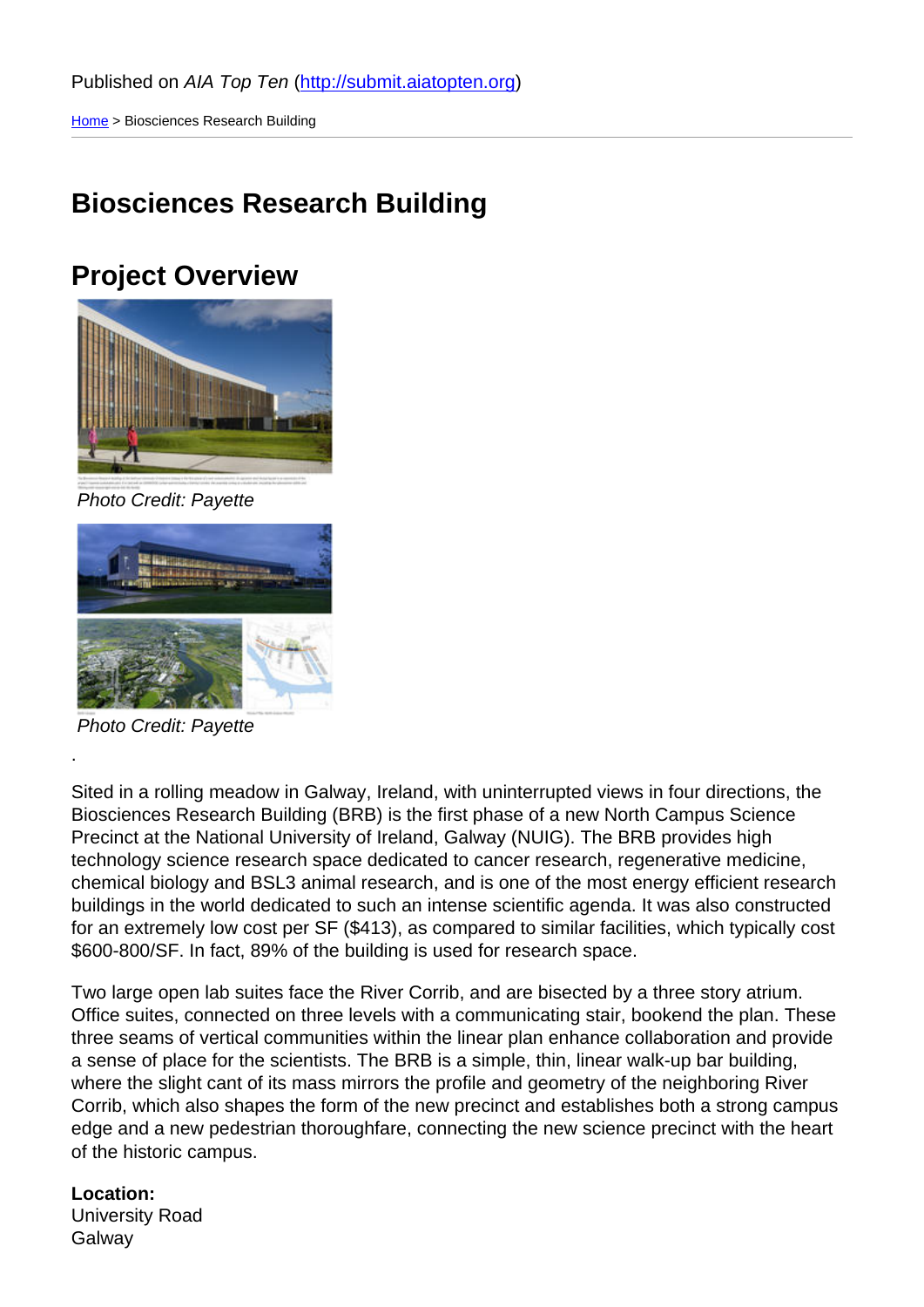Ireland **Project Owner:**  National University of Ireland, Galway **Submitting Architect: Payette Joint Venture or Associate Architect:**  Reddy Architecture and Urbanism **Project Completion Date:**  October, 2013 **Project Site:**  Previously Undeveloped Land **Project Type:**  Education – College/University (campus-level) **Project Site Context/Setting:**  Suburban **Other Building Description:**  New **Building or Project Gross Floor Area:**  86,112 square feet **BOMA Floor area method used?:**  No **Hours of Operation:**  8am - 7pm (Monday - Friday) **Total project cost at time of completion, land excluded:**  \$36,720,000.00

## **Design & Innovation**



### Photo Credit: Payette



Photo Credit: Payette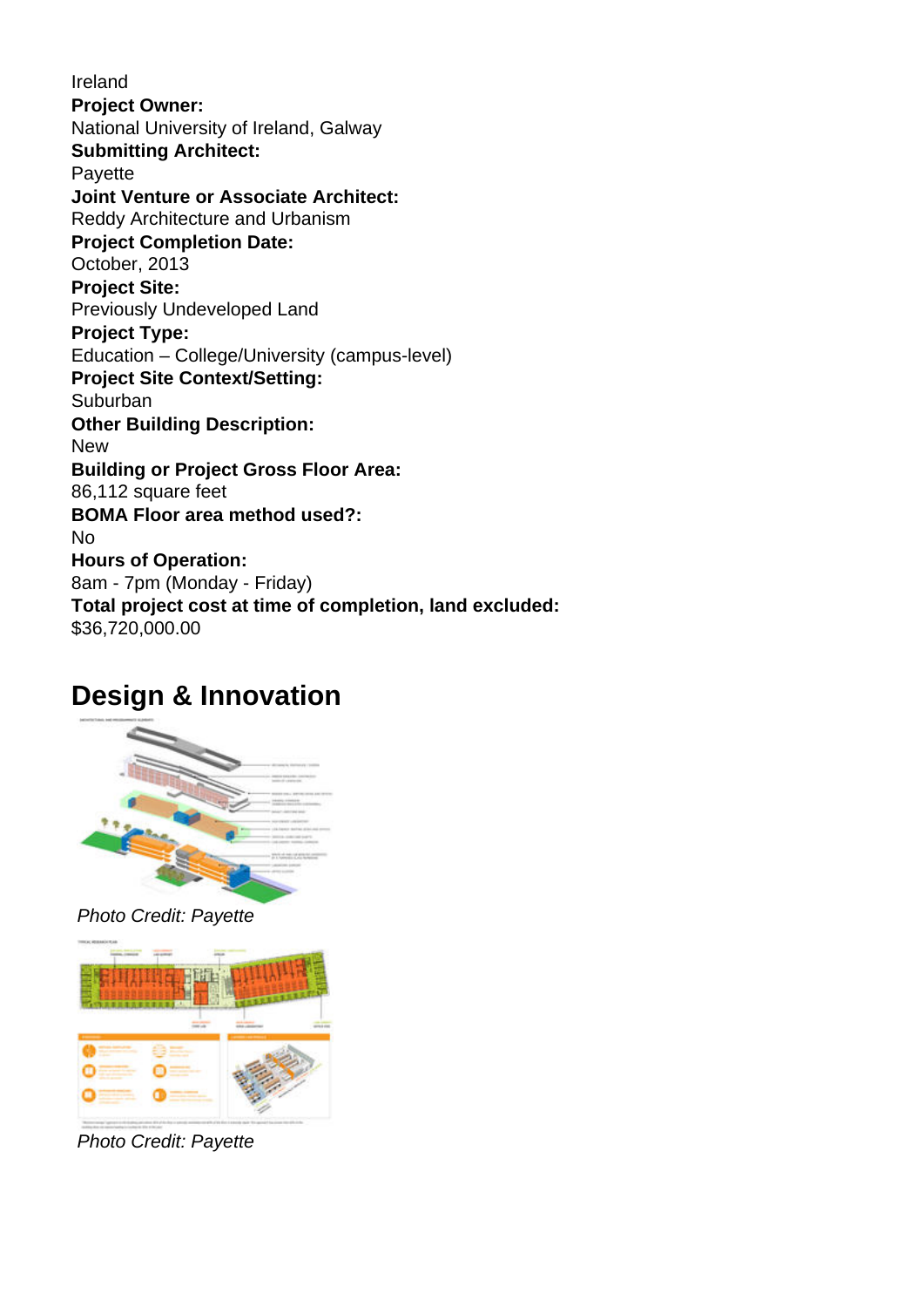

Photo Credit: Payette

.

An initial goal of the BRB was to design a landmark building for cutting-edge research in terms of program efficiency, energy conservation and thermal comfort. This led to a "minimum energy" approach that resulted in a superior working environment with a radically lower energy profile. The building block that allows this to happen is a "layered lab" concept with a high/low energy strategy, which places the most mechanically intensive spaces such as tissue culture and imaging suites, into a zone adjacent to the open lab space. Designed in 2009, the BRB was one of the first labs in the world to implement this new planning strategy. Low energy use spaces, such as writing carrels, offices and interaction spaces can be grouped along the perimeter to lower ventilation rates and optimize the opportunity for ample natural ventilation and daylighting. The "layered lab" concept also achieves a programmatic efficiency creating a compact and productive layout comprised of reconfigurable benches, coupled with lab support rooms. The increase in programmatic efficiency allowed the research to grow by 33% by increasing lab density from 2 to 3 bench positions per lab bench. This was achieved without a change to the building footprint, dramatically reducing the energy consumption per bench position.

## **Regional/Community Design**



Photo Credit: Payette

.

The BRB was conceived by NUIG at the outset of the recession to invest in facilities that have synergies with the local biomedical/pharmaceutical industry and the potential to create new employment opportunities. The BRB provides a vital link between the "town and the gown," both in the nature of the research, which spans national and international frontiers, and the architectural embodiment of a new ideal of "transparency of function."

The Taoiseach (Prime Minister of Ireland) has described the work conducted by the 300 scientists and researchers in biomedical science at the University as "mind-blowing" and indicated this sector of research is a "key drive of economic growth."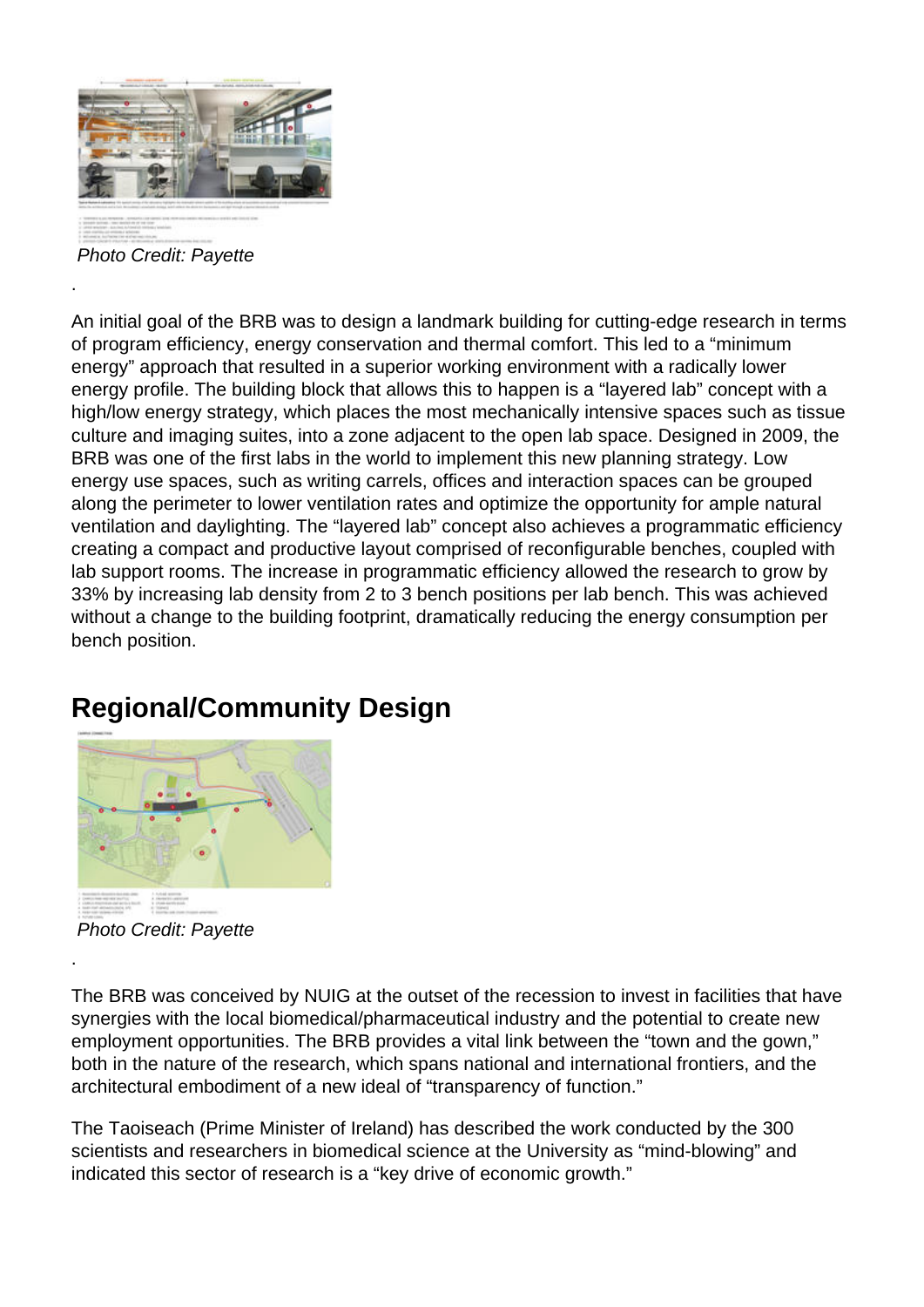The building was designed above known flood levels and is future-proofed in the event of flooding in the region, with no occupied space below grade. The surround of operable windows, a rarity in laboratories, is a fundamental element for resiliency planning.

The proximity of a campus park and ride facility reduced the requirement for dedicated vehicular spaces as required under the Galway City Development Plan. The building is accessed mostly by bicycle, foot or with the University bus system. Twice the numbers of bicycle spaces as vehicular spaces are provided as a reflection of the integration of the building into the large bicycle and pedestrian transportation pathway system where the building is located. Seventy percent of building occupants use alternative transportation to reach the building, resulting in 280 fewer cars on the road per day.

#### **Metrics Estimated percent of occupants using public transit, cycling or walking:**  70%

## **Land Use & Site Ecology**



.

Situated in a lowland pasture, the BRB is the first building of a new precinct for NUIG. The University's community represents 19% of the city's population, and therefore is a fundamental driver of the region's economy. The building is particularly sensitive to its ecological surroundings; landscape grades remain virtually unchanged, except vegetation that acts as bioswales, filtering the water feeding the rainwater harvesting system. The project's landscape is comprised of native Irish grasses and trees that shape a campus walk that connects to the main campus. The long, low-rise massing establishes a strong campus edge along this new pedestrian thoroughfare. The compact footprint of the building and its future expansion wings minimize the impact of new construction on the site and protect the open space. It preserves views of the Fairy Fort, a historic pre-Celtic archaeological site to the east, the historic campus to the south, and meadows to the west and north. The BRB is also the organizing device for future development, and provides a boundary for a canal that will be an outgrowth of the River Corrib. The building is designed with dual-entrances to the west and east to facilitate future connections. The conference center, café and terrace at the ground floor atrium allow researchers to engage with the landscape and future campus development, acting as a destination for the new precinct.

# **Bioclimatic Design**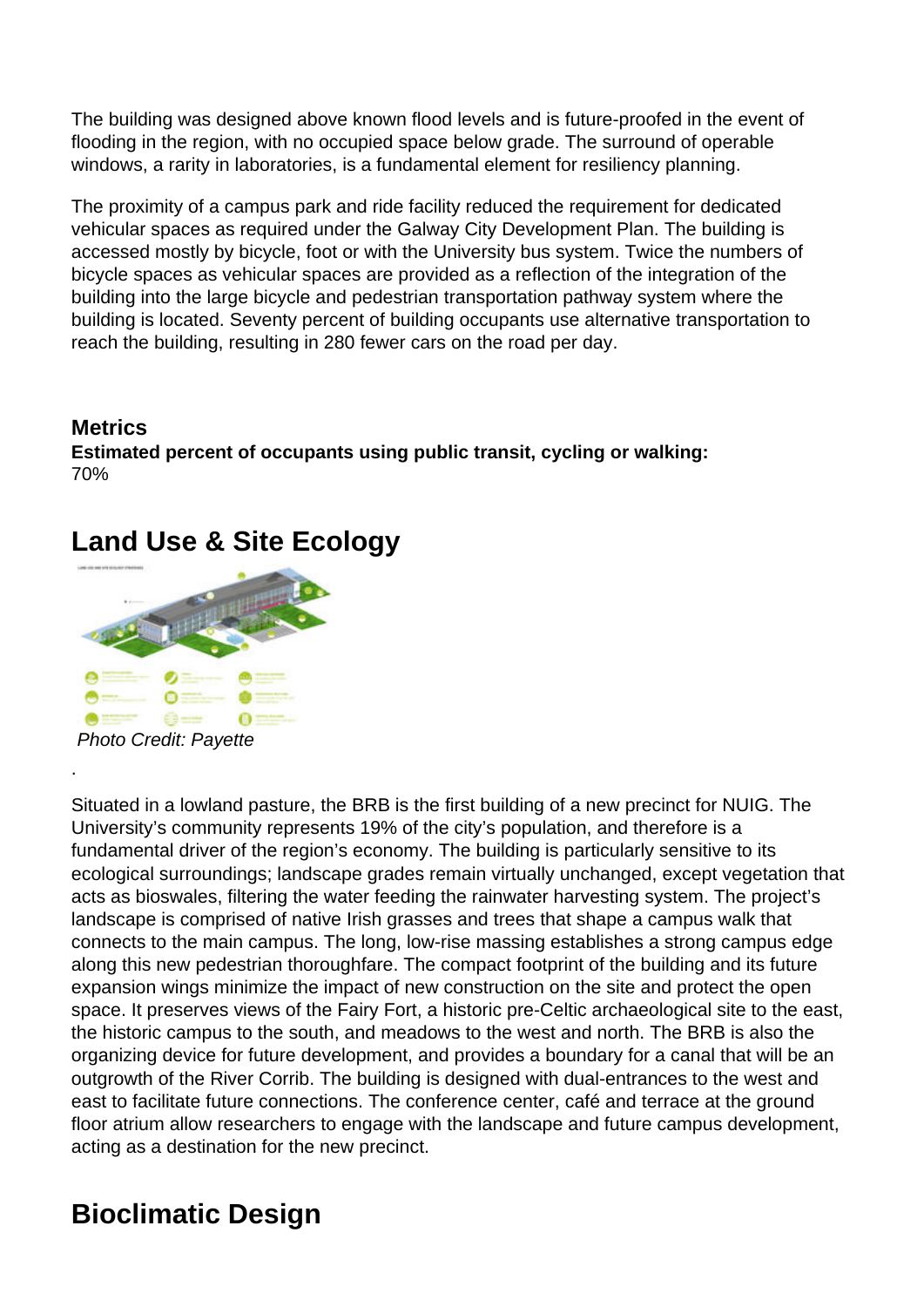

Photo Credit: Payette



Photo Credit: Payette

.

The design of the BRB embraces the moderate climate of Ireland. By locating low-load spaces along the perimeter of the building, the project is able to take advantage of natural ventilation as the sole conditioning strategy for the majority of the year and is supplemented less than 10% of the year with radiant heating. Due to this approach, 45% of this intensive research building is able to function without mechanical ventilation. This is an extremely simple, yet radical approach and is rarely implemented to even a modest extent in similar laboratories in comparable U.S. climates.

While research buildings are typically internally load-driven buildings, the integration of a sun control strategy that was tuned to each orientation was an important component to control solar gain given the desire to eliminate mechanical cooling from the low-load perimeter spaces. There was careful detailing for a tight thermal envelope (R-value 28) to impede heat loss in the cooler months in order to minimize the need for supplemental heating. To deal with the long western façade of the building, a "thermal corridor" acts as a buffer, or "sweater," between the interior and exterior. The thermal sweater was allowed to have an expanded temperature range ( $55^{\circ} - 85^{\circ}$ ) to mediate between the closely controlled thermal environment of the lab and the exterior. The wooden slats integrated into the curtainwall create more filtered light and reduce glare, a chronic condition at this latitude.

## **Light & Air**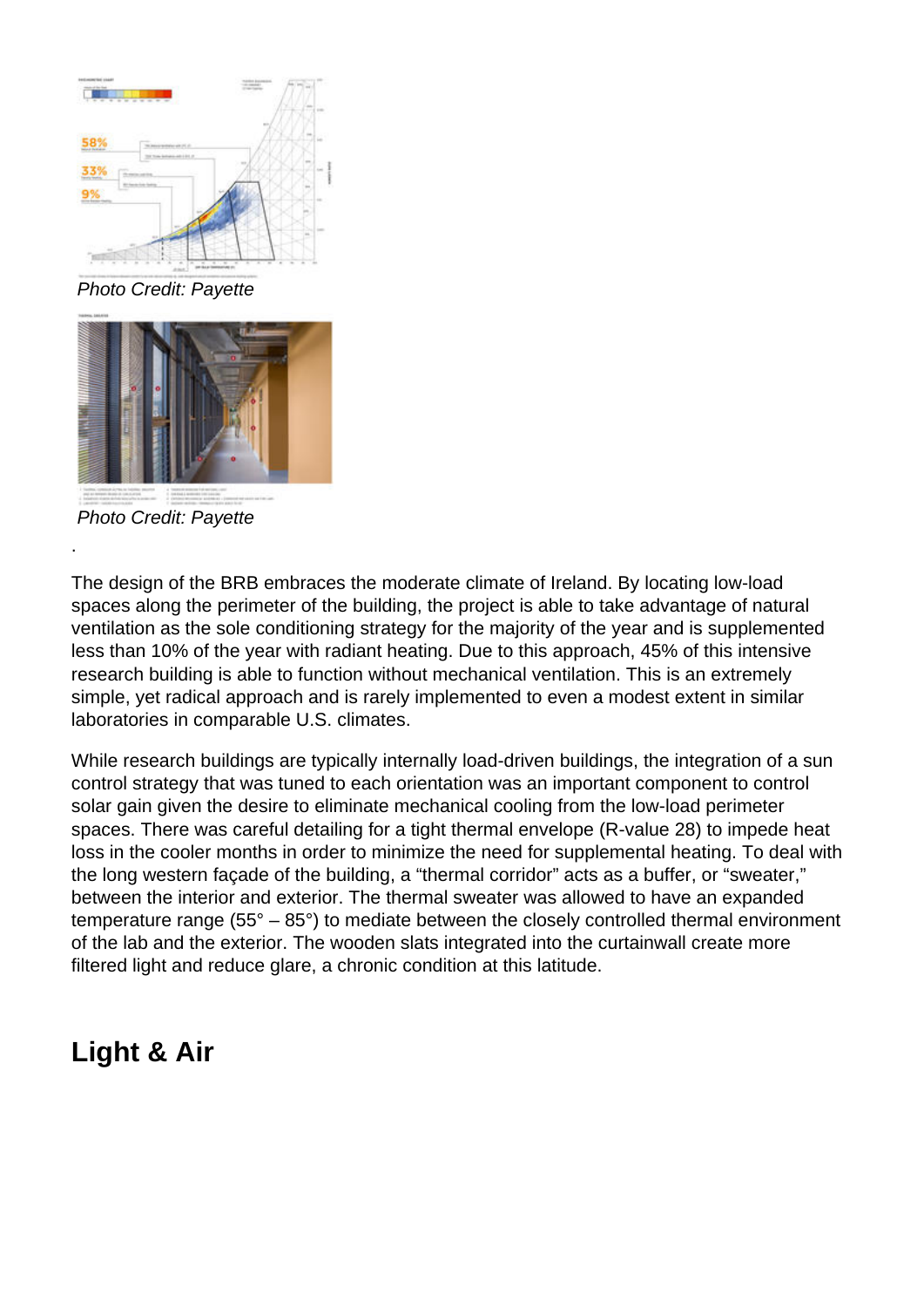



Photo Credit: Payette

.

Daylight, natural ventilation and access to views were some of the biggest drivers in the shaping of the BRB and core design tenants. While traditional research buildings are typically comprised of a deep floor plate with many occupied spaces having no access to the exterior, the BRB started with a long, thin (70' w) linear, narrow massing to maximize access to daylight. Daylight autonomy was achieved for 52% of the occupied areas. This was further reinforced by a layered transparency of glass partitions between the write-up zone and lab spaces to allow for views out from 100% of the occupied area, excluding light sensitive lab support areas. Spaces were also aligned to allow for view corridors throughout the building. For comparison, more typical buildings of similar typology are 100' – 120' in width.

Natural ventilation is fundamental to the building. 45% of the floor area is naturally ventilated and supplemented with radiant heat when needed. High operable windows are controlled by the building automation system to maintain comfortable temperatures and minimum ventilation, while lower casement windows are controlled by the occupants to allow adjustment to meet individual comfort needs. Almost all laboratory buildings of similar programmatic complexity in similar climate zones located in the United States have no natural ventilation.

**Metrics Daylighting at levels that allow lights to be off during daylight hours:**  52% **Views to the Outdoors:**  100% **Within 15 feet of an operable window:**  45%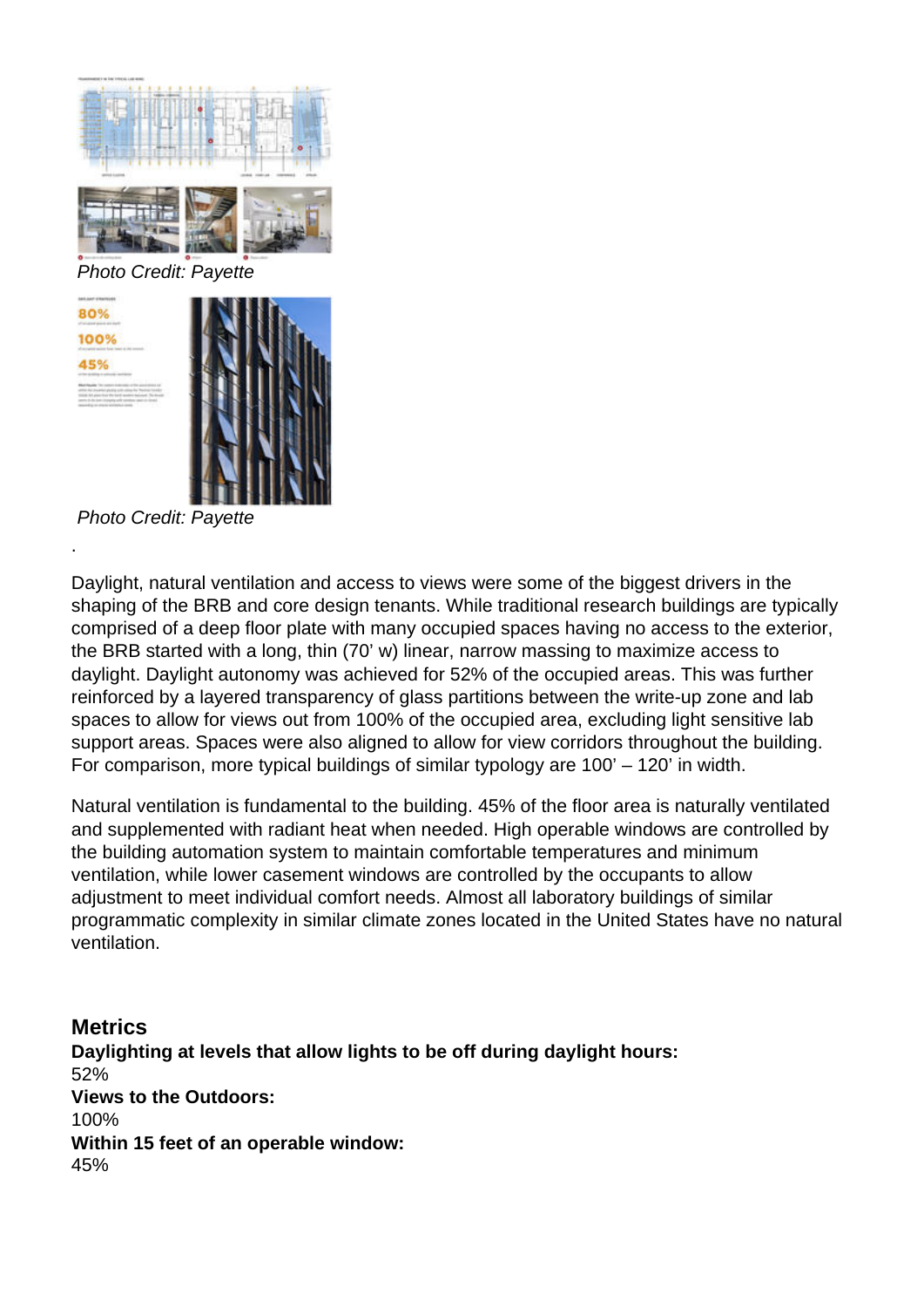## **Water Cycle**

.



The average annual rainfall in Ireland is over 50" a year (30% more annual rainfall than Seattle) and the local requirements size the system to the 100-year storm with a 10% increase for climate change, as well as shorter intense storms that can drop rain at the rate 6"/hr on the site. To deal with these large quantities of water, the team designed a stormwater management system with a series of treatment options. Porous paving and bioswales pretreat and infiltrate much of the rainfall, and then overflow to an underground filtration and attenuation system than filters 100% of the stormwater and slowly releases 25% of the rainfall in a 110% of the 100-year storm, exceeding local stormwater requirements and replicating the site's natural hydrology.

In addition, the BRB captures rainwater off the building roof for the flush fixture and other building uses, meeting 100% of the flush fixture demand. Coupled with dual-flush toilets and low flow fixtures, the building uses 75% less water than the LEED 2009 baseline (annual savings is equivalent to 9,700 bathtubs of water). A low maintenance landscape was designed to require no irrigation, further minimizing the building's demand on potable water supplies.

#### **Metrics**

**Percent reduction of regulated potable water:**  75% **Is potable water used for irrigation:**  No **Percent of rainwater from maximum anticipated 24 hour, 2-year storm event that can be managed onsite:**  75%

### **Energy Flows & Energy Future**

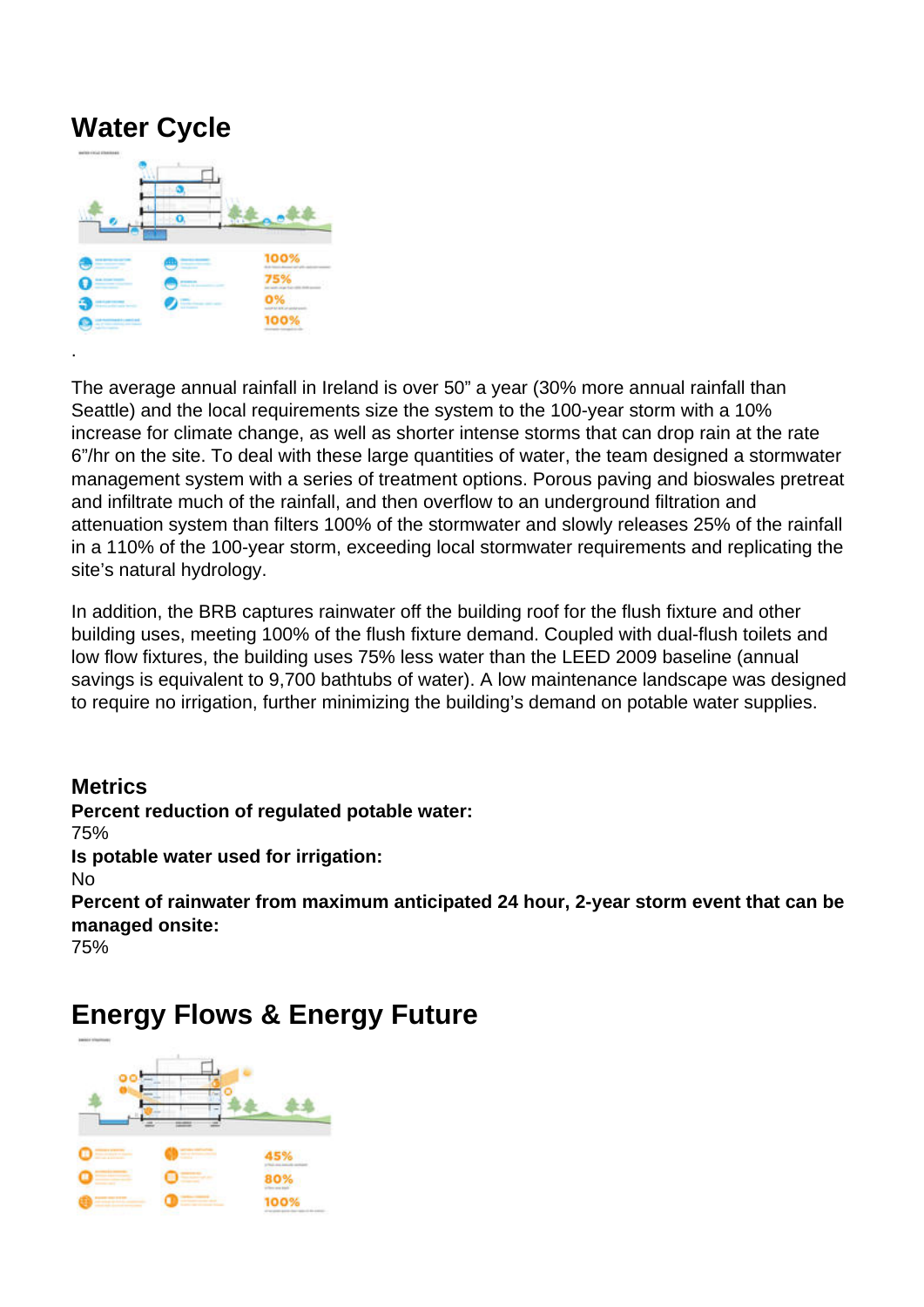Photo Credit: Payette

.

As one of the first labs in the world to implement a high/low energy strategy, the BRB provides a new paradigm for the energy usage of the laboratory environment. The most mechanically intensive spaces are placed into a zone adjacent to the open lab space, and low-energy use spaces, such as writing carrels and offices, are grouped along the perimeter. Whereas previously all of these spaces were treated with high air changes, this "layered lab" concept with its high/low energy zoning is the backbone to the BRB's approach to energy conservation and allows for strategies not normally achievable in a research building, such as natural ventilation. The circulation wrapping the perimeter of the building creates a "thermal sweater" with a larger allowable temperature range than the more tightly controlled laboratories, optimizing energy use for the building as a whole. The thermal corridor functions like a double wall system, harnessing heat in the winter and purging it in the summer. Laboratory equipment shared among research groups reduce plug loads, while ambient and task lights with proximity sensors provide appropriate lighting levels only when and where it is needed. These strategies combine to create one of the most energy efficient research labs in the world.

Because of the mechanical intensity of the BRB, the energy saved in comparison to the Labs21 baseline is equivalent to the energy use of 400 houses per year in Ireland (313 in the U.S.), which is comparable to a large residential subdivision.

**Metrics** Total pEUI: 133 kBtu/sf/yr Total EUI actual: 147 kBtu/sf/yr Net pEUI: 133 kBtu/sf/yr Net EUI actual: 147 kBtu/sf/yr Percent Reduction from National Median EUI for Building Type (predicted): 74% Percent reduction actual: 72.00% Lighting Power Density: 1.05 watts/sf Upload Energy Data Attachment: Energy Options Report\_Combined.pdf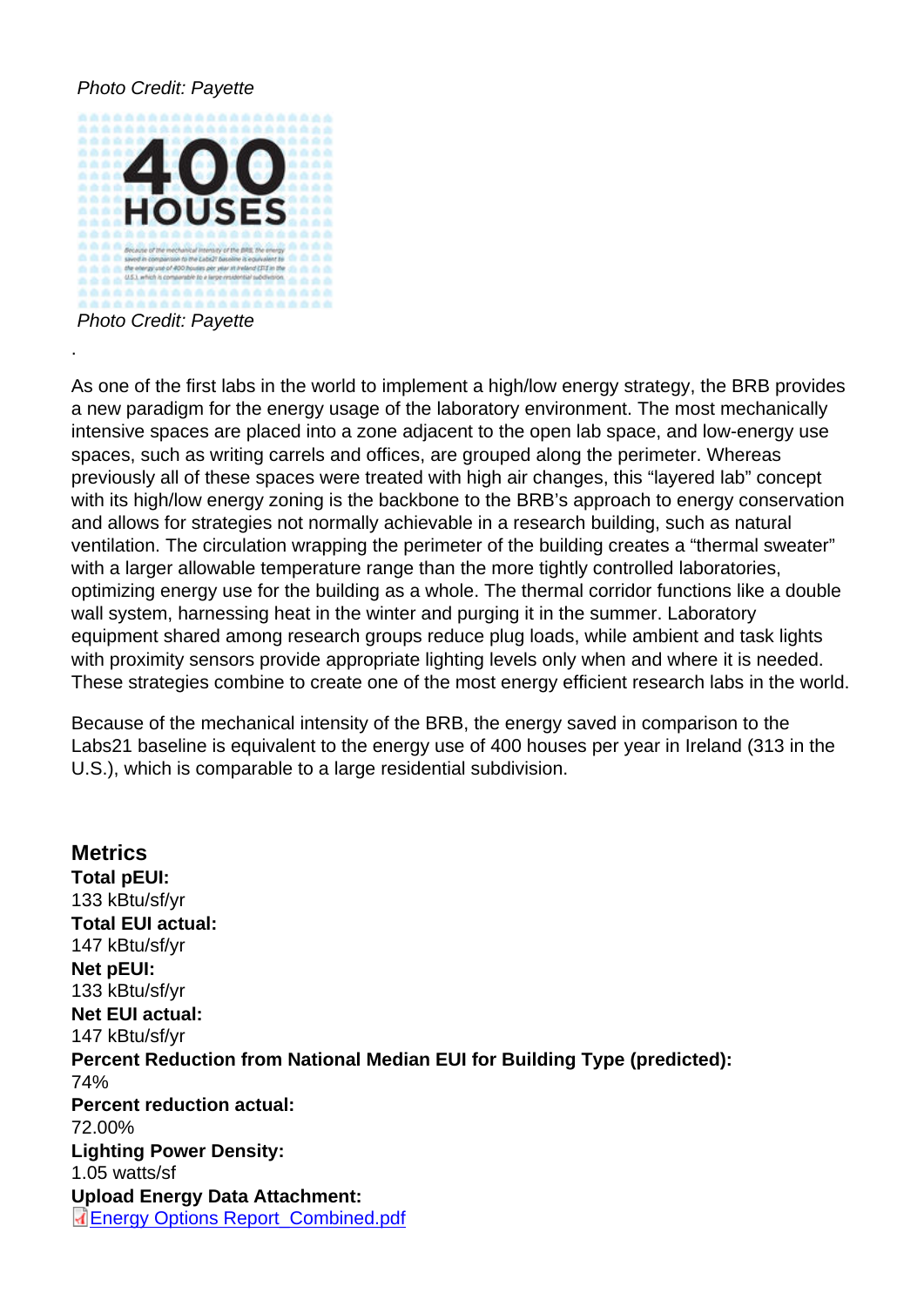## **Materials & Construction**



Photo Credit: Payette



Photo Credit: Payette

.

The BRB is a prototypical project that minimizes the environmental impact of materials, maximizes building performance and optimizes the occupant comfort. For example, the precast concrete superstructure contains the 30% Ground Granulated Blast-Furnace Slag resulting in the saving of 3,221 gigajoules of embodied energy. The superstructure was also pre-fabricated off-site to reduce the carbon footprint and minimize construction waste. Finishes were selected to minimize the amount of energy/pollution required to manufacture, ship to site and erect. The basalt stone, steamed beech millwork, exterior and stucco and curtainwall were all locally sourced. The façade systems were designed to achieve a U-value of 0.32 for glazing and a R-value of 28 for the walls. This enabled the spaces on the perimeter to rely solely on operable windows and natural ventilation for cooling without the need for air conditioning. The alternating array of clear and OKAWOOD vision glass provides a warm materiality and controlled, textured light through the corridor and into the adjacent laboratory spaces. The result is a building that minimizes the impact of its materials on the environment, while creating a material palate that embraces the Irish climate and views of the surrounding landscape.

## **Long Life, Loose Fit**

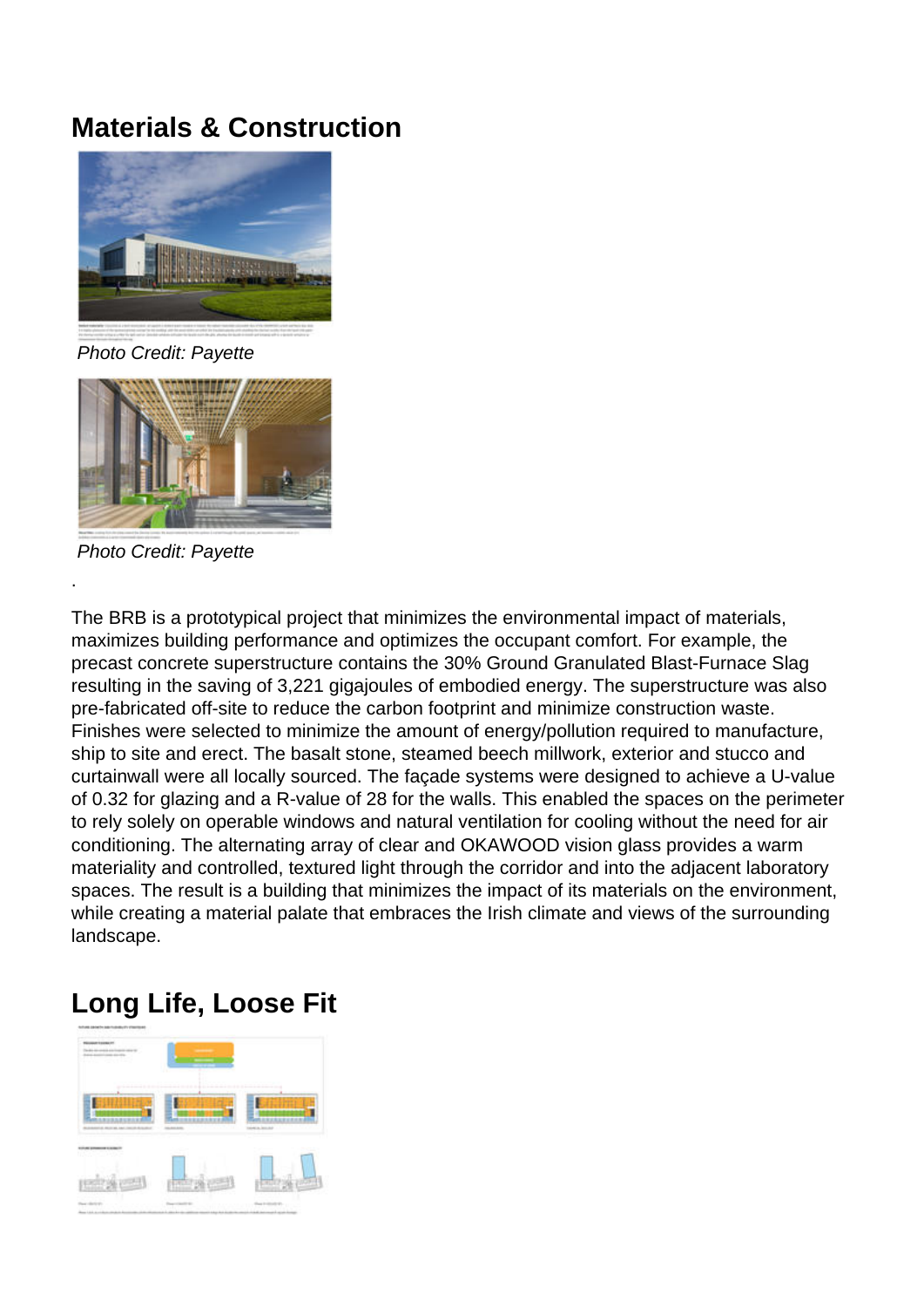.

The existing culture of science at NUIG, and in Ireland, is very insular and traditional, with closed cellular labs that had an aggregated logic to their departmental organization that was not thematic. NUIG wanted to develop a building that utilized a prototypical lab planning module to define a highly collaborative and transparent thematic culture built around interdisciplinary research themes for regenerative medicine, chemical-biology, cancer research and a central animal facility with BSL-3 research capability. Almost all of the occupants of the buildings are new recruits; therefore, the prototypical module had to be extremely flexible. To facilitate this, the laboratory casework is designed as a plug-and-play, movable table-based system, in which elements are not fixed to the building infrastructure and connections are made to service points in the ceiling, allowing for a high degree of flexibility. Hard-piped lab services are provided as "headers" in the lab zone and are located within close proximity of the lab bench. Final connections are provided only where needed, yielding significant first-cost savings. Also, the head-end systems are designed to support two future research wings that plug in to the west-facing thermal corridor, providing a platform for NUIG's future research endeavors and doubles the amount of wet bench science without an increase to the infrastructure.

## **Collective Wisdom & Feedback Loops**

The aggressive project schedule and integrated design-build process created the opportunity, and the necessity, for collective wisdom and a continuous feedback loop among the ownerarchitect-contractor team. This was fundamental to the success of the BRB. For example, a myriad of performance strategies were modeled as part of an iterative design process, including the CFM modeling of the natural ventilation. These early findings identified energy conservation and thermal comfort opportunities that drove larger building design decisions, and helped achieve a 70% carbon reduction from the Irish baseline building code. Engaging the contractor as a design-build partner early in the process created the opportunity to tune the building systems and assemblies to maximize performance, fit within the project budget, and avoid value engineering that could have eroded quality and performance.

The feedback loop continued through post-occupancy. Monthly energy usage data is collected to confirm the building is operating as designed. Also, a post-occupancy evaluation has been completed to scrutinize all aspects of the design, with a particular focus on building performance, operational efficiencies and the environmental quality of the workplace. Anecdotal feedback from the client indicates the building is exceeding design performance metrics and provides an unparalleled work environment for NUIG research teams.

A few key-takeaways from the POE are as follows:

• Building was delivered through European "Design and Build" process and it seemed that the Boston team was just "the next parish over" – communication and organizational behavior of the team was excellent.

• Building was fully occupied and oversubscribed by year one – people want to work there.

• Currently planning to add another wing to the building, per the master plan.

• Café/Lobby: "Feels like a café, used by everyone (faculty, staff, visitors) – great stop and talk space-meetings-formal and spontaneous."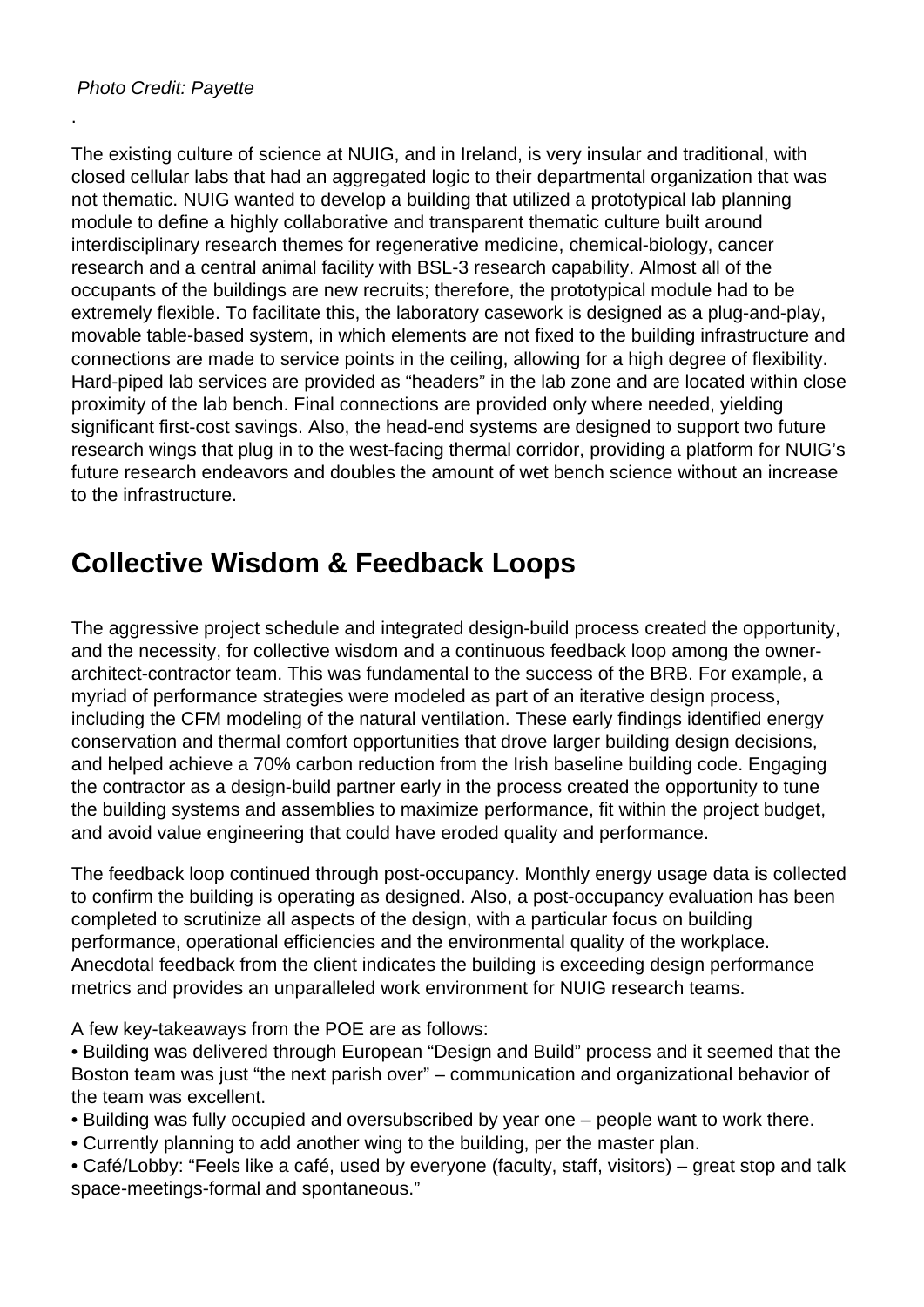Finally, the planning module is conceived to accommodate a range of research needs. Floor plates, partitions and modular laboratory casework systems can be adapted and reconfigured to meet future needs. The culmination of these strategies creates a 100+ year building that forms the cornerstone of the new research precinct.

## **Other Information**

#### **Cost and Payback Analysis:**

At the outset of conceptual design, the client's quantity surveyor established an aggressive construction budget of \$450/SF (US). This posed an immense challenge for the design team, as buildings of similar size, scope and complexity commonly range between \$650-800/SF. Because the BRB was designed and constructed during the depths of the Irish economic collapse, when austerity measures were in place, the building had to be designed and built as economically as possible. More importantly, it had to appear like nothing was excessive, and nothing was wasted. This ethos also permeated the client's mindset related to energy efficiency, so the design team was extremely frugal with their approach to energy and its relationship to the architecture. MEP/FP systems typically represent 40-45% of the cost of research buildings, and therefore provided the best opportunity to realize value while striving for a high-performance building. Passive strategies such as water reclamation, harnessing the building's internal loads for heating, natural ventilation for cooling, daylighting and the zoning of program elements according to mechanical intensity, cumulatively worked to simplify the design, achieving a superior level of performance and driving down the cost to \$425/SF (US). **Process and Results:** 

The BRB is one of three buildings designed under one contract; the largest public building contract at its time in Ireland. In order to stimulate the economy as quickly as possible, the BRB was designed and constructed utilizing a fast-track design-build process to get the project up and running as quickly as possible. This challenge focused the design team and, as a result, the BRB is one of the most energy efficient research laboratories in the world; it is also beautiful in its simplicity, where every element has its precise purpose and economy. NUIG established a "customer focus group," project stakeholders that worked hand-in-glove with the design team in bi-monthly workshops throughout an accelerated five-month design process. Benchmarking tours in the US and Ireland, focus groups targeting programmatic efficiencies, user comfort and safety and sustainable design/building performance workshops were key themes. Once tender documents were completed, a contractor was engaged to work with the design team and Owner to develop the pre-cast concrete structure, high performance exterior enclosure and MEP systems with an eye to maximize building performance and cost. The Owner's commissioning agent was also engaged at that time as part of the design-build team. Their early involvement focused on operational efficiencies, systems testing and turnover, as the final specifications and details were being developed.

Since the building opened in October 2013, we have obtained monthly, metered utility usage to confirm systems are operating at least as well as designed. The project is operating at an EUI of 143 kBTU/SF, or a 72% reduction in energy usage from peer research buildings (average 505 kBTU/SF). We also completed a post-occupancy evaluation last April. The goal of the survey is to identify opportunities to improve building systems performance, user